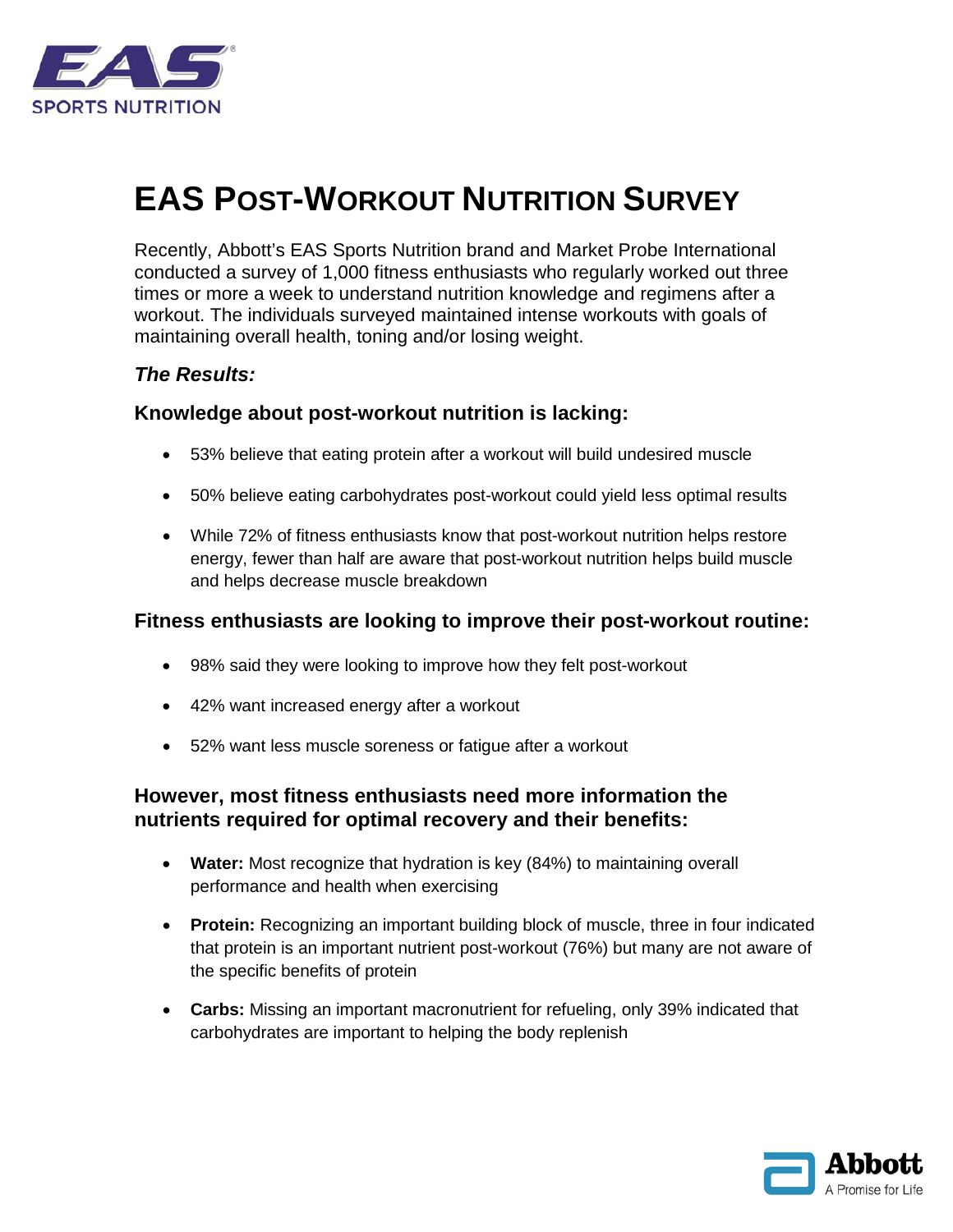

#### **Fitness enthusiasts need more information about how to refuel properly**

- Only 30% of fitness enthusiasts use sports nutrition products after a workout
- The most common single reason cited for not using a post-workout sports nutrition product is not wanting to consume calories (36%)
- 1 in 4 respondents indicated that they don't know how post-workout sports nutrition products help (26%); 43% of people don't use sports products because they *need more information*

### **Timing of nutrition is critical; Respondents who use sports nutrition products understand this and eat right after a work out**

• Eight out of 10 people who use sports nutrition products consume them within 30 minutes of their work out. Doing so maximizes benefits by providing muscles with the right nutrients and energy at the right time.

#### **Individuals who use sports nutrition products post-workout are more knowledgeable about important nutrients, but education is needed all around**

- Post-workout sports nutrition users are more knowledgeable than non-users about the nutrients they need post-workout, however only half mentioned the importance of consuming carbohydrates (52%)
- Non-users are significantly less likely to mention that protein and carbohydrates are important post-workout to fueling optimal recovery

#### *About the Survey*

*The comprehensive survey was conducted for Abbott/EAS Sports Nutrition from August 20 – August 24 2012 by Market Probe International, Inc. among a nationally representative online sample of 1,000 "Fitness Enthusiasts". For the purposes of this study, a "Fitness Enthusiast" is defined as a person who exercises three or more times per week for 30 minutes of medium to high intensity activity (4+ on a 10-point scale). The margin of error of +/- 5%.*

#### **About the EAS Brand**

Abbott, a global health care company and the maker of EAS sports nutrition products, has more than 85 years of innovation in leading-edge nutritional science. Whether you are an elite athlete, fitness enthusiast or weekend warrior, the EAS brand develops performance nutrition products that can help you play hard and recover strong. A brand you can trust,